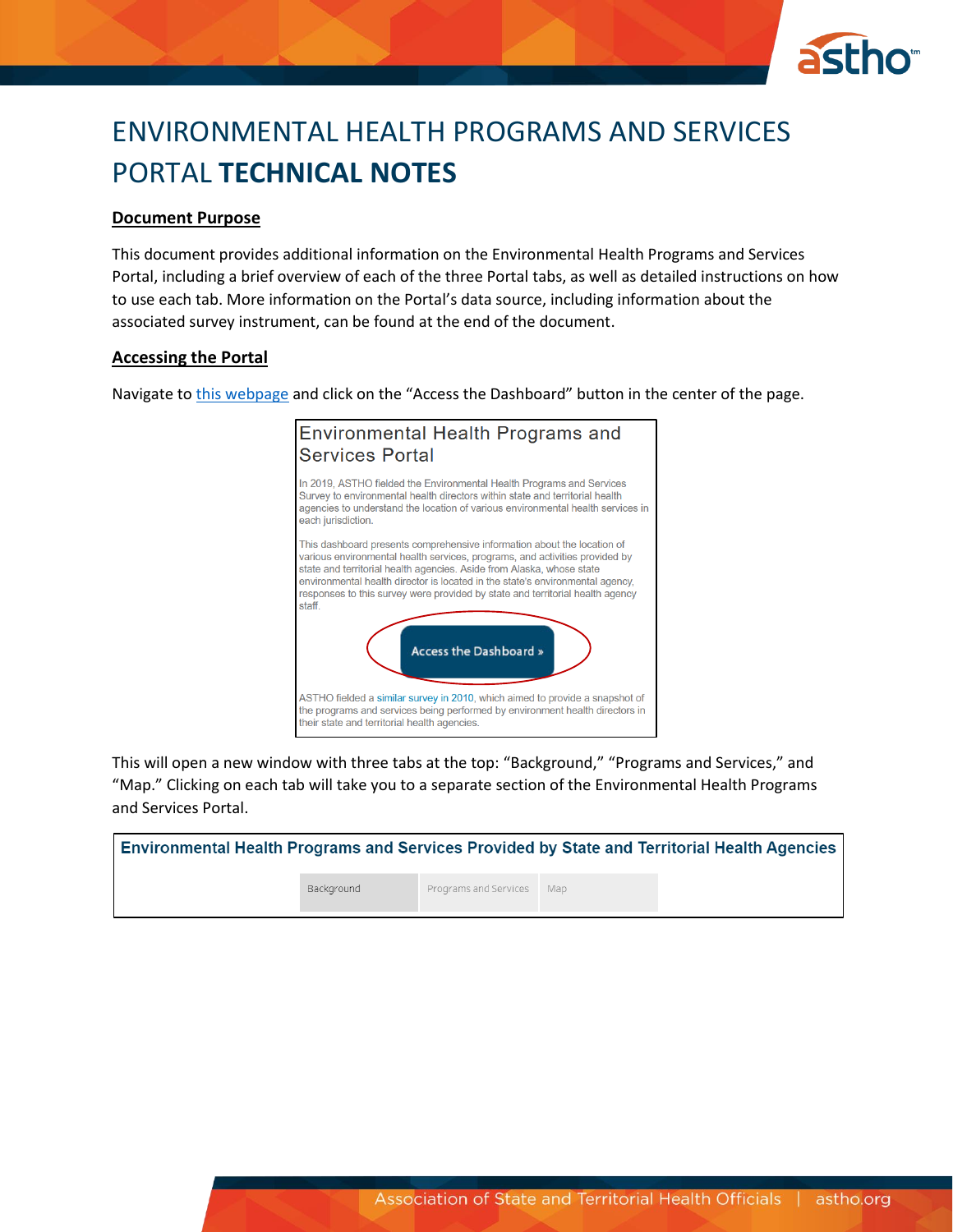# **About the Background Tab**

The "Background" tab includes a brief overview of the Portal's background and data source, located under the "About the Data" banner.



Under the "About the Data" banner, users will find a dropdown menu, labeled "Jurisdiction," which allows them to select from a list of states, territories, and freely associated states. Upon selecting a jurisdiction, information regarding the public health agency structure and governance classification for the selected jurisdiction will populate the Portal. Hover over a specific jurisdiction's agency structure or governance classification to reveal the definition, as shown in the screenshot below.

| <b>Alabama's Agency Structure</b>                                                                          |                                                     | <b>Alabama's Governance Classification</b>                                                                                    |
|------------------------------------------------------------------------------------------------------------|-----------------------------------------------------|-------------------------------------------------------------------------------------------------------------------------------|
| Independent agency                                                                                         |                                                     | Shared/Largely Shared                                                                                                         |
| <b>Agency Structure</b><br>Agency structure refers to the placem<br>he larger department/organizational s. | Agency Structure: Independent agency<br>Definition: | The public health agency is a separate, freestanding agency within the state/territory.<br><b>UUVULIMIILU LIMASIIILALIUIT</b> |

#### **Additional Information about Agency Structure**

Agency structure refers to the placement of the public health agency within the larger department/organizational structure of the state/territory. Public health agencies can either be *independent agencies* (free-standing agencies within the larger state/territorial government) or *umbrella agencies* (divisions under a larger health and human services agency in the state/territorial government). In some cases, agency structure may affect respondents' interpretations of the location of activities (e.g., another state/territorial agency versus a different section/division within your agency).

#### **Additional Information about Governance Classification**

Governance classification refers to the relationship between state health agencies and regional/local public health departments. This classification is only applicable to states and is not available for territories. Due to variances in how respondents interpreted questions and answer choices, each state's local health agency responses (e.g., County and/or local health agency: state/territorial funded/supported, County and/or local health agency: locally-led) may not line up with its governance classification.

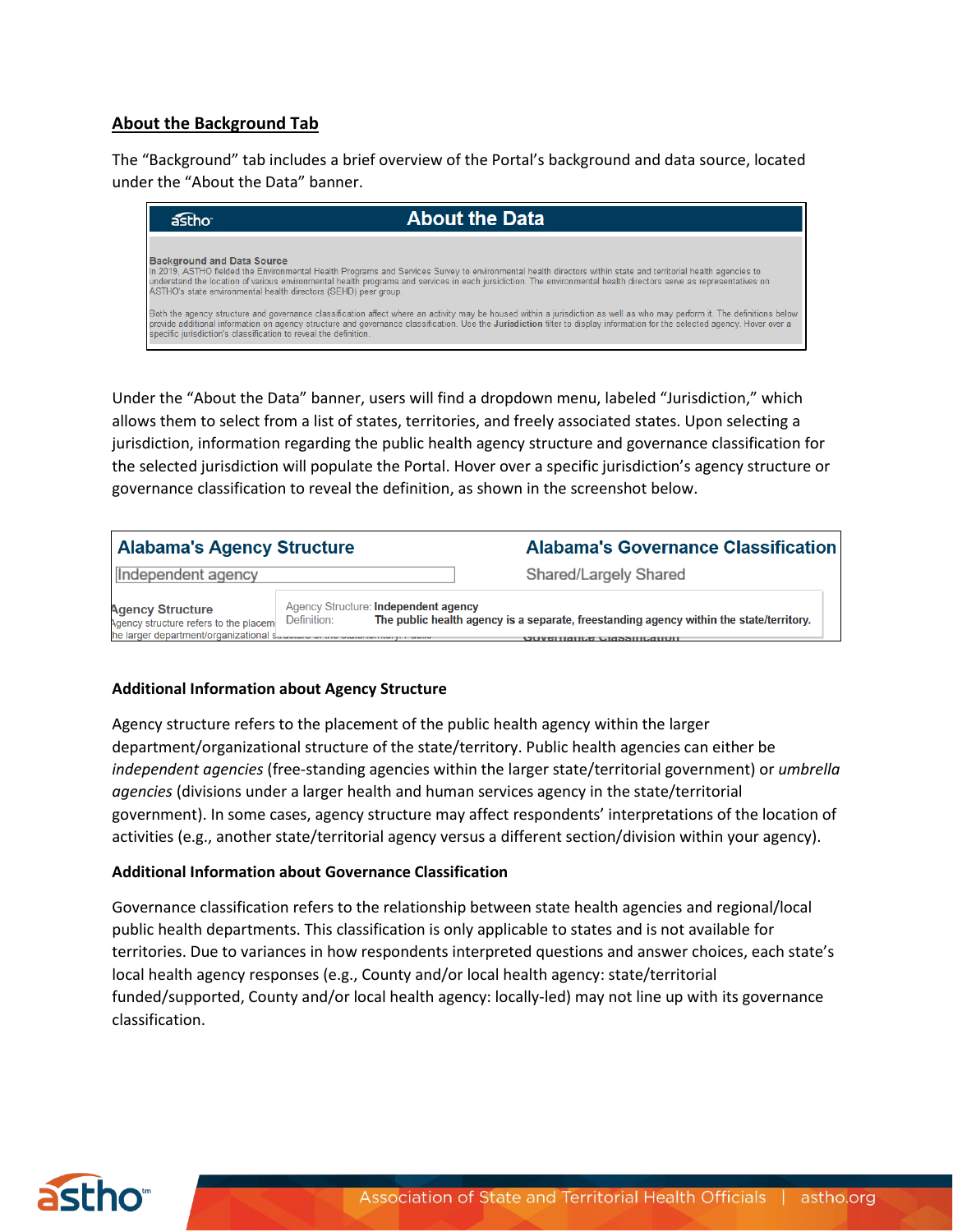# **About the Programs and Services Tab**

The "Programs and Services" tab presents comprehensive information about the location of various environmental health services, programs, and activities provided and/or performed by state and territorial (S/T) health agencies. This view can be used to display the location of specific activities at the aggregate level across all respondents, or to see where activities are performed within a specific jurisdiction.

Under the "How to Use this Dashboard" heading, users will find dropdown menus to select from various program and service areas and specific jurisdictions, labeled "Programs and Services" and "Jurisdiction."

| How to Use this Dashboard<br>Programs and Services: Filter to view various activities under a<br>specific program/service category<br>Jurisdiction: Filter to see data/information from a specific<br>jurisdiction |  |
|--------------------------------------------------------------------------------------------------------------------------------------------------------------------------------------------------------------------|--|
| Programs and Services                                                                                                                                                                                              |  |
| Environmental Monitoring                                                                                                                                                                                           |  |
| Jurisdiction<br>(All)                                                                                                                                                                                              |  |

The options listed under "Programs and Services" are broad categories containing several more specific related activities. When a "Programs and Services" dropdown menu option is selected, and the "Jurisdiction" dropdown menu is set to "(All)," the matrix table presents aggregate results from all responding jurisdictions for each specific activity within the selected "Programs and Services" dropdown menu option. For example, selecting the "Environmental Monitoring" option will display the following activities and the aggregate response rate for each activity location:

|                                                                     | The "Activity" rows represent<br>specific activities under a selected<br>program/service area. |                        |                       |                                                                               |                                               |                | The "Location" columns represent<br>specific locations where an activity<br>is performed within jurisdictions. |                       |
|---------------------------------------------------------------------|------------------------------------------------------------------------------------------------|------------------------|-----------------------|-------------------------------------------------------------------------------|-----------------------------------------------|----------------|----------------------------------------------------------------------------------------------------------------|-----------------------|
|                                                                     |                                                                                                |                        |                       | Location                                                                      |                                               |                |                                                                                                                |                       |
| Activity                                                            | My section/division section/division in                                                        | Different<br>my agency | Another S/T<br>agency | County/local health<br>agency:<br>state/territory fun                         | County/local<br>health agency:<br>locally-led | Contracted out | None of the above                                                                                              | Unknown               |
| Animal control                                                      | 4<br>8%                                                                                        | 2%                     | 6<br>12%              | 5<br>10%                                                                      | 20<br>41%                                     | $\Omega$<br>0% | 10<br>20%                                                                                                      | 14%                   |
| Cemetery plan review                                                | 6<br>12%                                                                                       | 2%                     | 8<br>16%              | $\Omega$<br>$0\%$                                                             | 10<br>20%                                     | $\Omega$<br>0% | 11<br>22%                                                                                                      | 16<br>33%             |
| <b>Concentrated Animal Feeding</b><br>Operations (CAFO) inspections | 3<br>6%                                                                                        | $\circ$<br>0%          | Activity:             | Cemetery plan review<br>Location: Another S/T agency<br>Response: 8 out of 49 |                                               | $\Omega$<br>0% | 4<br>8%                                                                                                        | $\overline{9}$<br>18% |
| Correctional facilities                                             | 8<br>16%                                                                                       | $\mathbf{0}$<br>0%     | 20<br>41%             | ۷<br>4%                                                                       | 12%                                           | $\Omega$<br>0% | 14%                                                                                                            | 11<br>22%             |
|                                                                     |                                                                                                |                        |                       |                                                                               |                                               |                |                                                                                                                |                       |
|                                                                     | Hover over a specific box within<br>the table to reveal more                                   |                        |                       |                                                                               |                                               |                |                                                                                                                |                       |

information about this data point.

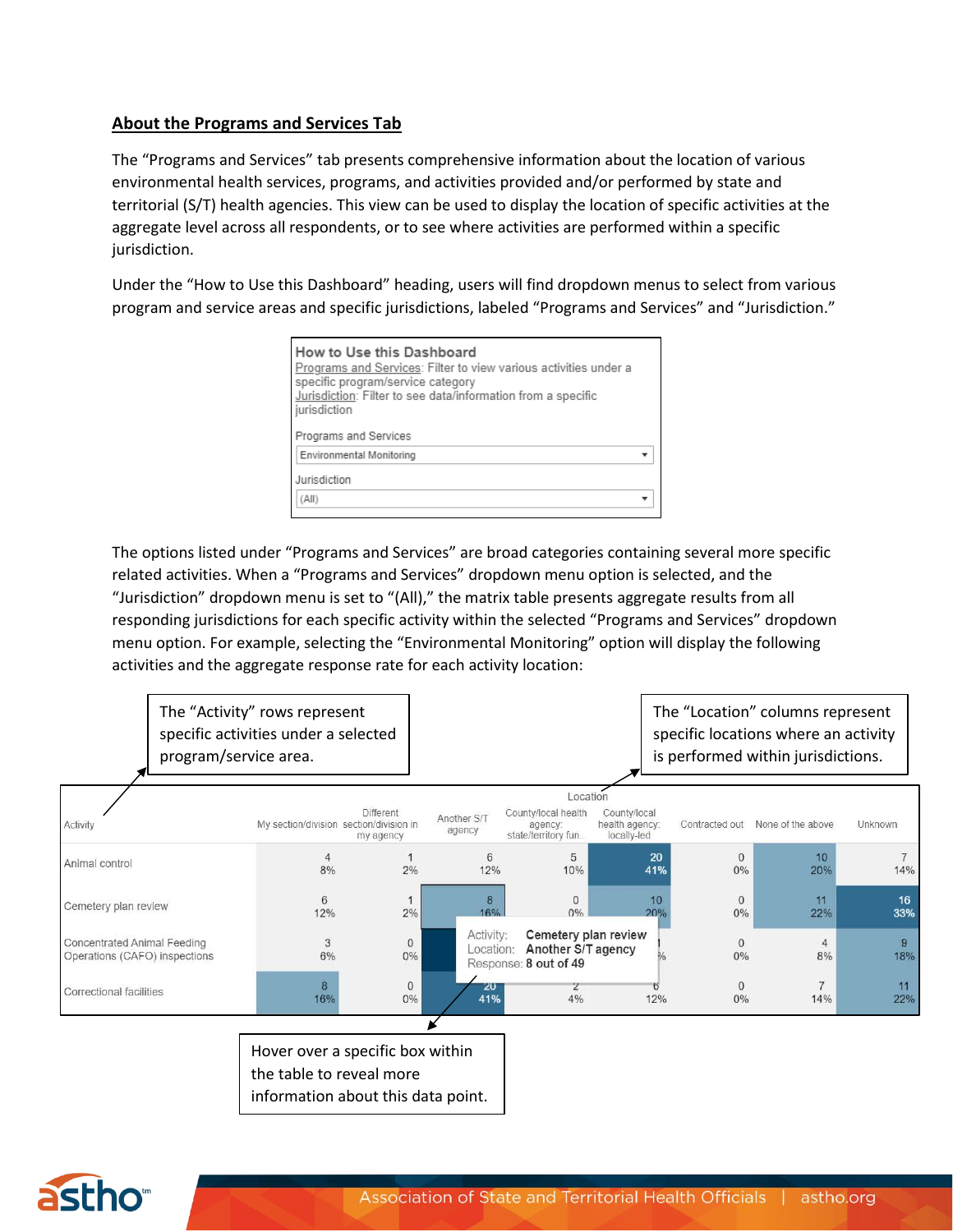Rows in the matrix table may add up to over 100%, as respondents were able to choose more than one location for a single activity.

When a specific jurisdiction is selected from the "Jurisdiction" dropdown menu, the matrix table presents the responses for that responding jurisdiction only, as shown below.

|                                                                     | Location                                |                        |                                                       |                                                       |                                               |                    |                   |                       |
|---------------------------------------------------------------------|-----------------------------------------|------------------------|-------------------------------------------------------|-------------------------------------------------------|-----------------------------------------------|--------------------|-------------------|-----------------------|
| Activity                                                            | My section/division section/division in | Different<br>my agency | Another S/T<br>agency                                 | County/local health<br>agency:<br>state/territory fun | County/local<br>health agency:<br>locally-led | Contracted out     | None of the above | Unknown               |
| Animal control                                                      | 0%                                      | $\mathbf{0}$<br>0%     | $\Omega$<br>0%                                        | 0<br>0%                                               | $\mathbf{0}$<br>0%                            | $\mathbf{0}$<br>0% | 100%              | $\mathbf{0}$<br>$0\%$ |
| Cemetery plan review                                                | 100%                                    | $\circ$<br>0%          | 0<br>0%                                               | 0<br>0%                                               | $\circ$<br>0%                                 | $\Omega$<br>0%     | $\Omega$<br>0%    | $\circ$<br>$0\%$      |
| <b>Concentrated Animal Feeding</b><br>Operations (CAFO) inspections | Activity:                               |                        | Cemetery plan review<br>Location: My section/division | 0%                                                    | $\circ$<br>0%                                 | $\Omega$<br>0%     | $\Omega$<br>0%    | $\circ$<br>0%         |
| <b>Correctional facilities</b>                                      |                                         | Response: 1 out of 1   |                                                       | 0%                                                    | $\mathbf{0}$<br>0%                            | $\Omega$<br>$0\%$  | 100%              | $\circ$<br>$0\%$      |

For **some** "Programs and Services" dropdown menu options, there are additional data and information available below the matrix table, as shown below for "Food Safety and Protection."

| Licensing Activities Performed         |                                                                                       |                                                               |                                                               |                               |                                        |  |  |  |  |
|----------------------------------------|---------------------------------------------------------------------------------------|---------------------------------------------------------------|---------------------------------------------------------------|-------------------------------|----------------------------------------|--|--|--|--|
| <b>Restaurants</b><br>31 out of 45     | <b>Cafeteria food operations (excluding</b><br>healthcare facilities)<br>29 out of 45 | Wholesale/manufactured food<br>establishments<br>29 out of 45 | <b>Other care facility</b><br>food operations<br>19 out of 45 | <b>Medicinal</b><br>marijuana | Farmer's<br>markets<br>12 out of<br>45 |  |  |  |  |
| Temporary/mobile units<br>30 out of 45 | <b>Food processing businesses</b><br>29 out of 45                                     | <b>Healthcare facility food</b><br>operations<br>23 out of 45 | Food vending<br>machines<br>15 out of 45                      | Roadside<br>produce           |                                        |  |  |  |  |

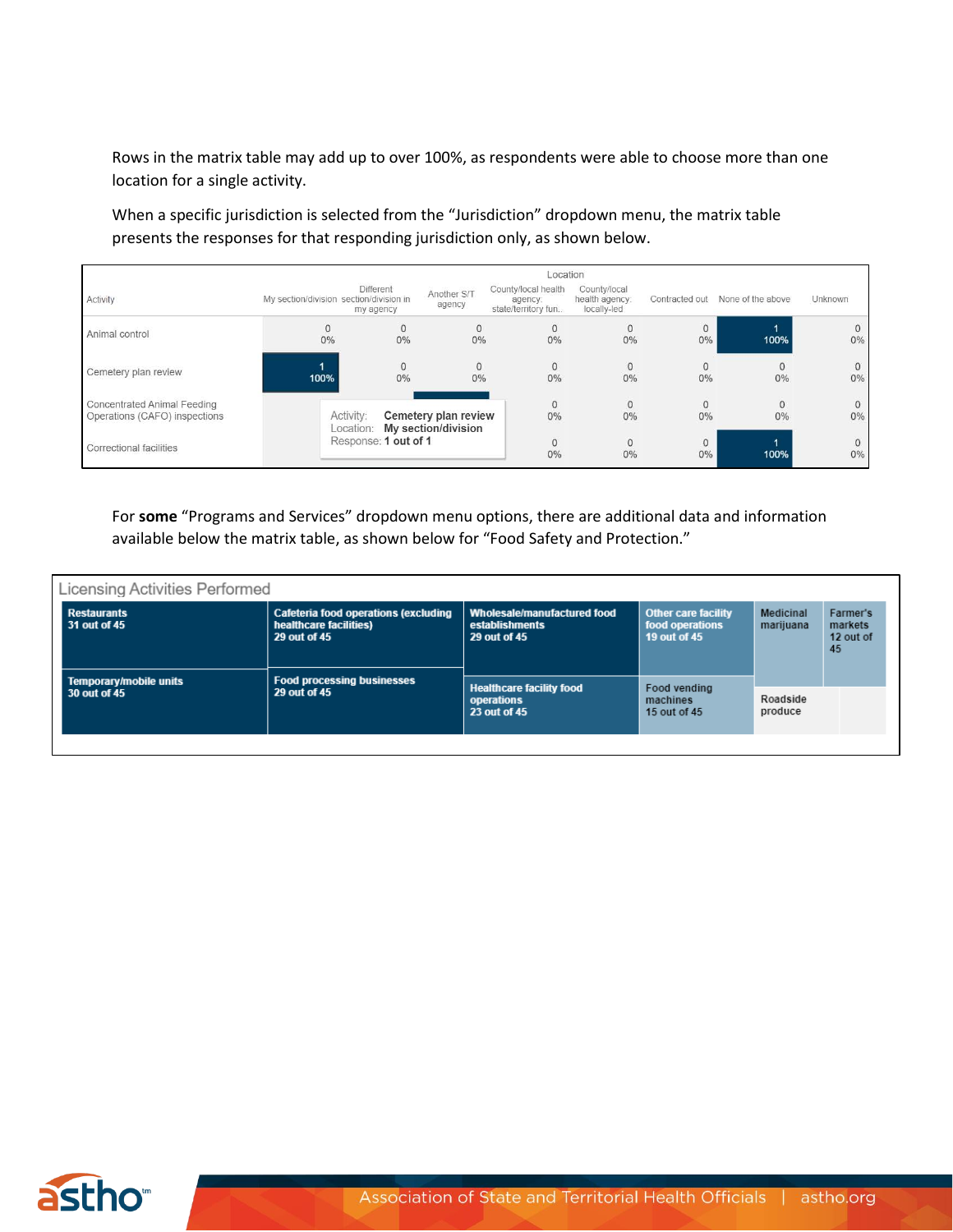# **About the Map Tab**

The "Map" tab provides an overview of jurisdictions that conduct specific environmental health activities in the same organizational locations. This view can be used to highlight all the jurisdictions that meet the filtered criteria selected by the user.

Jurisdictions that responded "Yes" based on the three filters selected are highlighted in blue.



Jurisdictions that responded "No" are highlighted grey.



States with blank white backgrounds did not respond for that particular activity, and their responses are listed as "Missing".



States with a white background and no hover text did not respond to the survey at all. These are consistently white for all menu options, except for Maine, which provided a partial survey response.

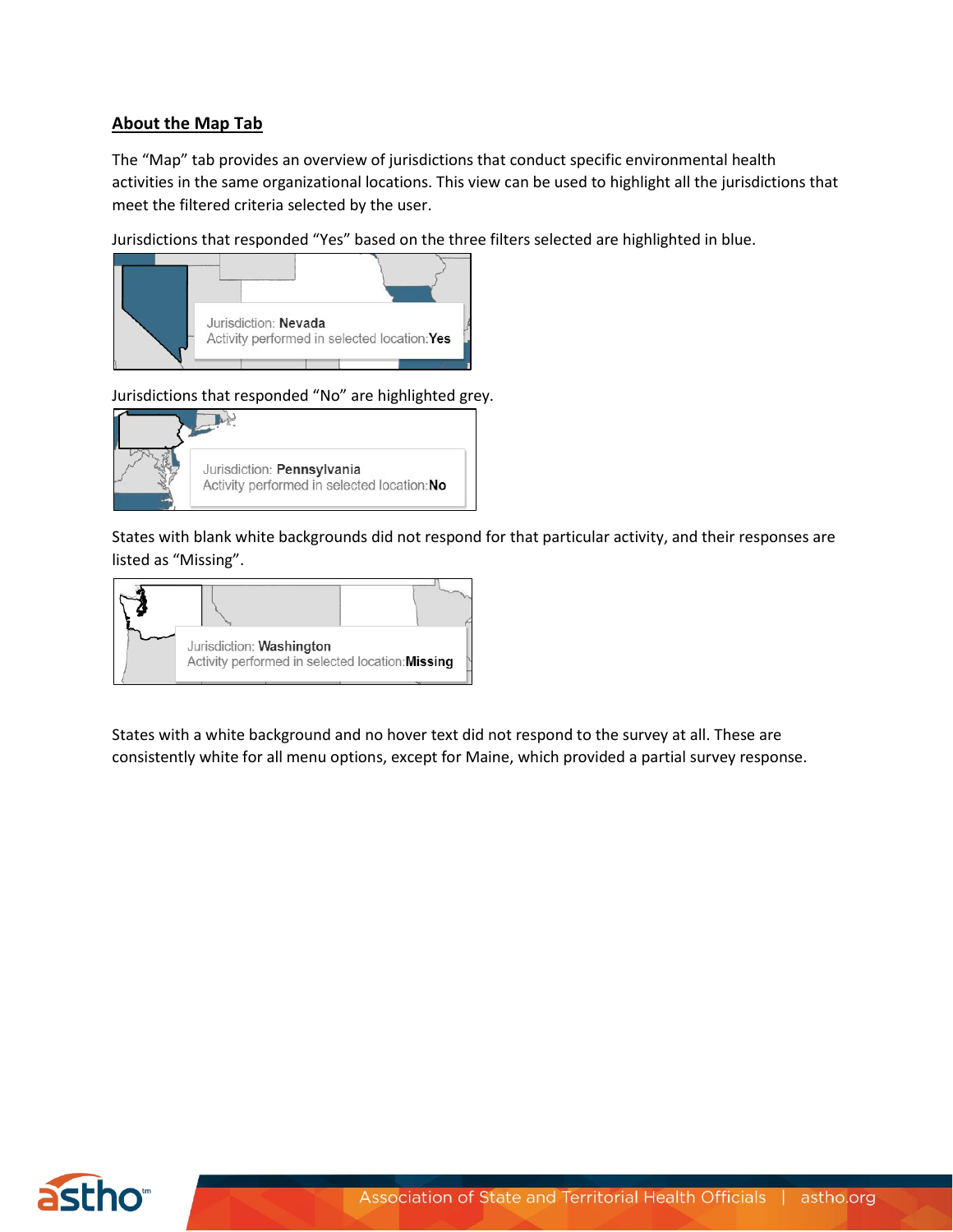#### **How to Use the Dashboard**



Please note – dropdown menu selections should be made in the numbered order presented above ("Programs and Services," then "Activity," then "Location") in order for the map to function properly.

#### **How to Reset the Dashboard**

To select a different "Programs and Services" option (different from the initial choice), reset the "Activity" filter by clicking on the funnel in the upper right-hand corner of the filter, as shown in the figure below. The "Activity" filter **must** be reset in this way in order for the map to function properly when choosing a new selection from the "Programs and Services" dropdown menu. Once the "Activity" filter is reset, users may then start over by selecting a new choice from the "Programs and Services" dropdown menu.



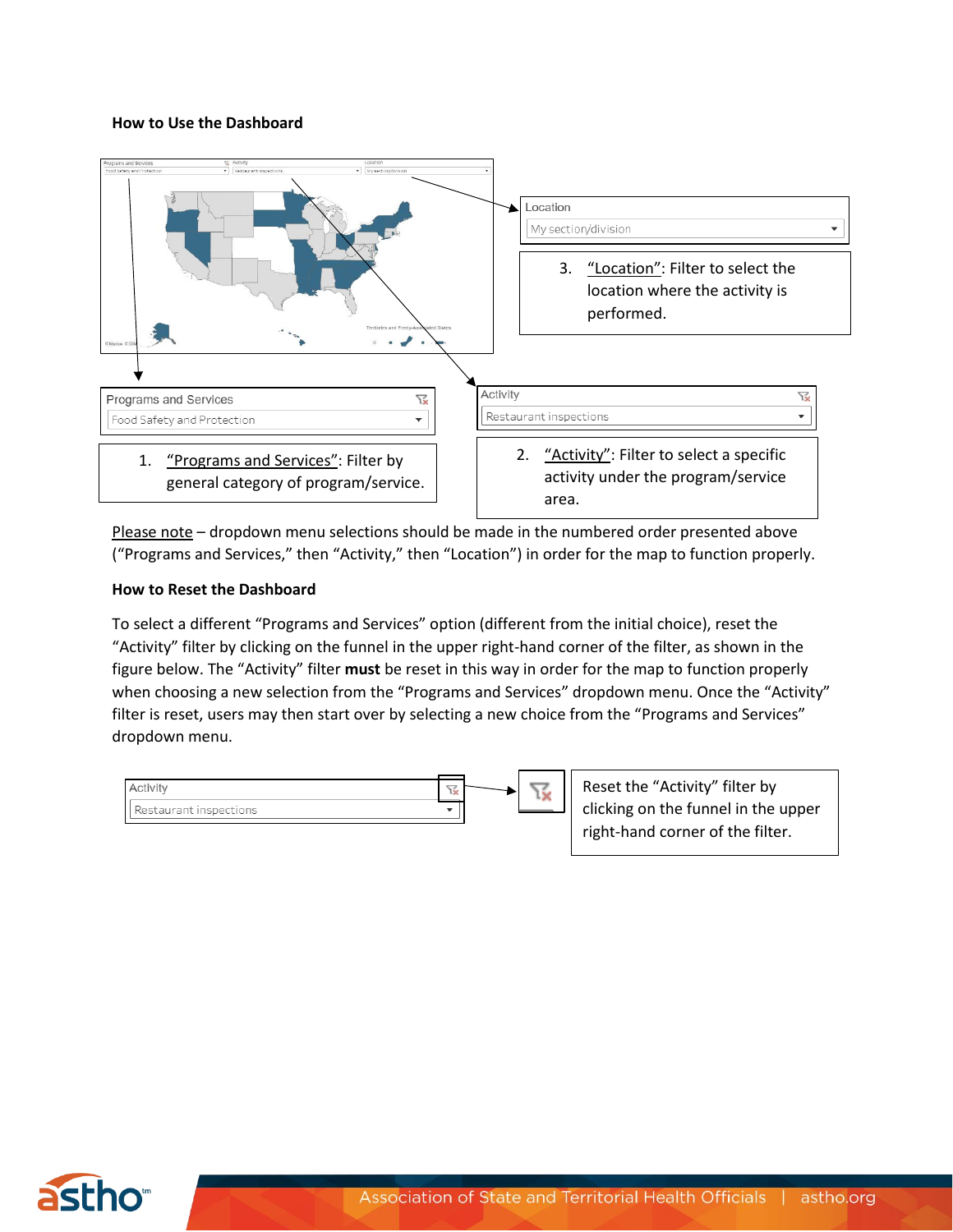# **Environmental Health Programs and Services Portal Supplemental Information**

### **Data Source**

The data source for the Environmental Health Programs and Services Portal (the Portal) comes from the results of the 2019 Environmental Health Programs and Services Survey. This survey was sent to environmental health directors, or those with an equivalent role, within state and territorial health agencies to understand the location of various environmental health programs and services in each jurisdiction. These environmental health directors serve as representatives on ASTHO's state environmental health directors (SEHD) peer group. The environmental health directors were encouraged to consult their staff for help in responding to the survey but were instructed to fill out the survey instrument themselves. Once the survey responses were collected, ASTHO's environmental health and research & evaluation teams worked together to clean the data and prepare it for the Portal. This process included correcting obvious classification errors. Examples included listing an independent state department of agriculture as a section within the state health department and other similar classification errors. In some cases, responding states and territories were contacted to help correct potential errors.

In all, ASTHO **received responses from 49 of ASTHO's 59 state, territorial, and freely associated state members** (Maine provided a partial response which was counted in this total).

#### **Survey Structure**

The survey instrument asked respondents to indicate where various environmental health programs, services, and activities (food safety and protection, safe drinking water, recreational water, childhood lead poisoning prevention and control, etc.) are performed within the state/territory. Potential choices included:

- "Your section/division"
- "A different section/division within your agency"
- "Another state/territorial agency"
- "County and/or local health agency: state/territory funded/supported"
- "County and/or local health agency: locally-led"
- "Contracted out by your state/territorial health agency to third party"
- "None of the above"
- "Unknown"